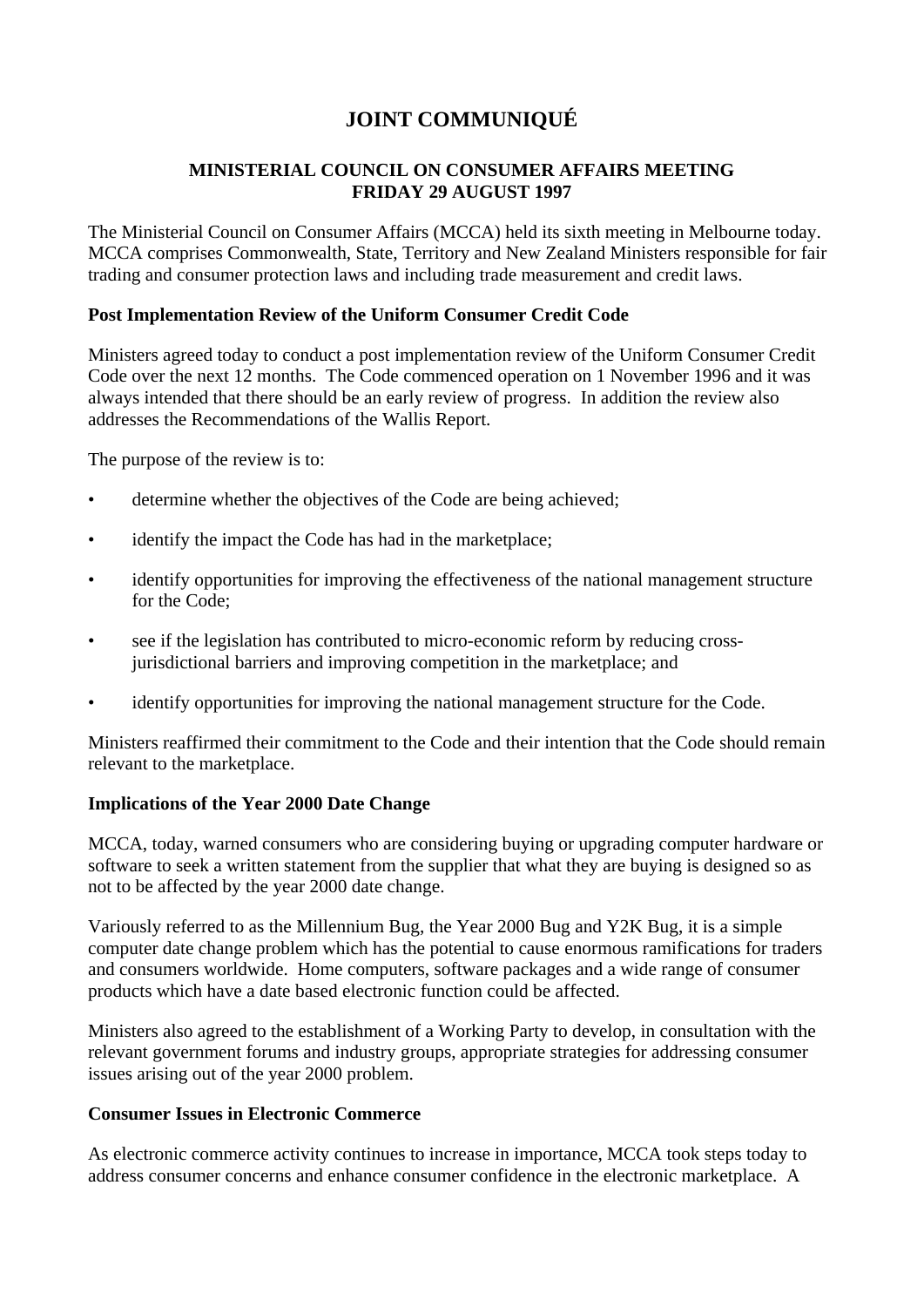working party has developed a program of strategies focusing on consumer protection and education issues relating to electronic commerce which will include:

- the development of an online system to handle complaints relating to electronic commerce; and
- the development of a consumer education and awareness campaign.

A particular focus of the work on complaints handling will be to establish workable co-operative arrangements within Australia and between Australia and New Zealand. By its nature, electronic commerce often occurs across national and state boundaries. Cooperation between regulators is crucial. If good arrangements can be put in place to cover the trans-Tasman market, they could provide a template for broader Multilateral arrangements.

Ministers also agreed to launch a brochure *'Shopping in the Electronic Age'* on the inaugural National Consumers Day to be celebrated on Thursday 30 October 1997. The theme of the day and aim of the brochure will be to make consumers better informed of the variety of electronic shopping mediums available, for example direct marketing, the internet and smartcards. The brochure will contain advice for consumers on the benefits and possible pitfalls of each medium.

# **Direct Marketing**

MCCA agreed today to release its 'Distance Selling Code of Practice' as a model code on which industry organisations can model their own codes.

MCCA called upon ADMA to adopt the model code including having in place appropriate independent dispute resolution procedures within the next 12 months.

Direct marketing, or distance selling, covers a wide range of goods and services. Direct selling practices include traditional catalogue and mail order houses and the increasingly popular mediums of television, Internet and Telemarketing. Distance selling has the potential to deliver enormous benefits to consumers in terms of increased choice, better prices and greater convenience.

The model Code will include:

- Fair trading rules for distance selling;
- Rules governing telemarketing for distance sellers, fundraisers and charities; and
- Dispute resolution procedures.

Ministers determined to put proposed direct marketing rules on privacy on hold pending the outcomes of the Privacy Commissioner's work.

The Code, which will provide consumers with additional protection, is the end product of extensive government, industry and community consultation.

## **Labelling of Genetically Engineered Food**

Ministers agreed today to recognise consumers, as a matter of principle, should have adequate access to information about genetically engineered food and sought the support and co-operation of the Ministers of Health or other relevant Ministers who have responsibility for food labelling.